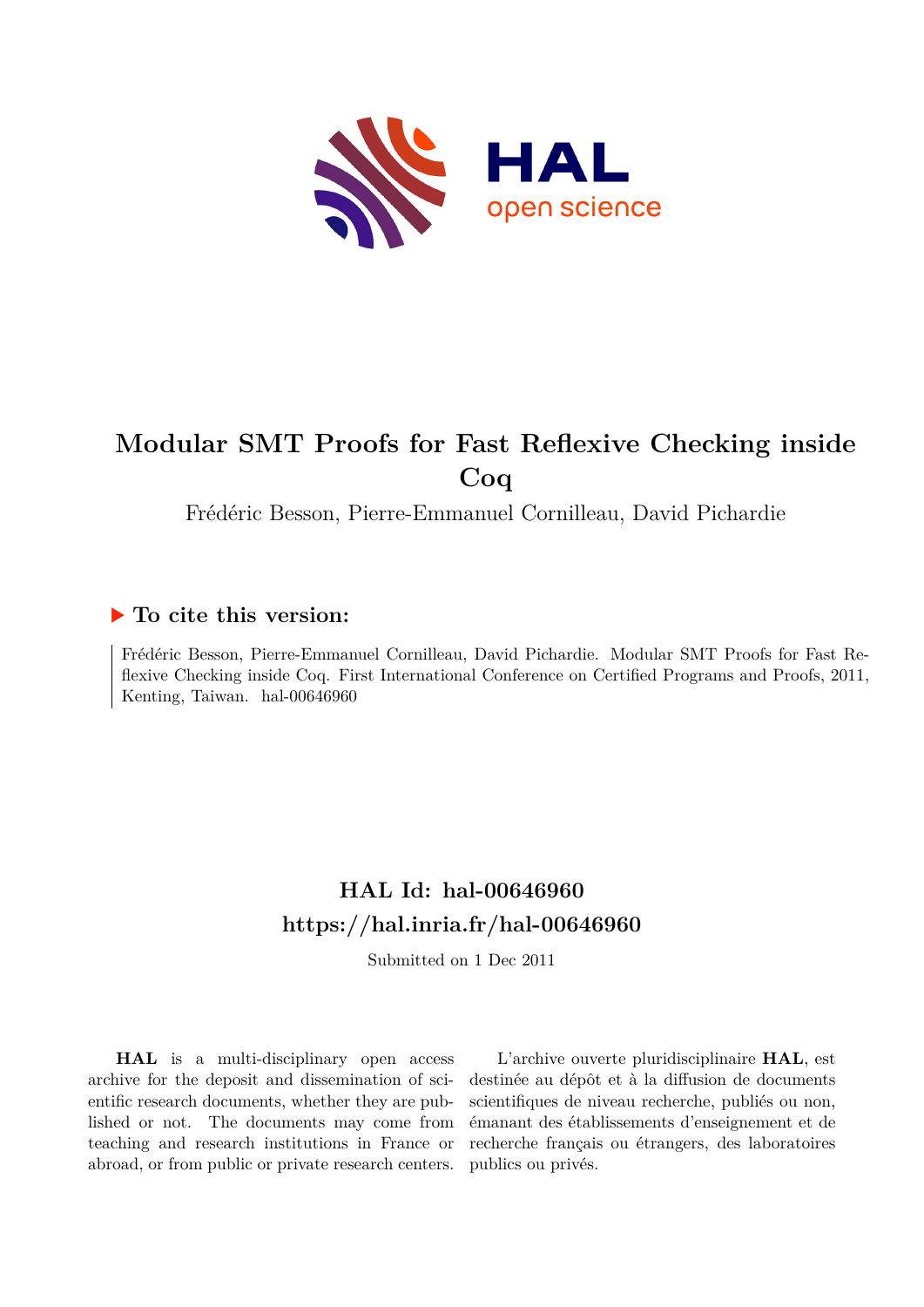## Modular SMT Proofs for Fast Reflexive Checking inside Coq<sup>\*</sup>

Frédéric Besson, Pierre-Emmanuel Cornilleau, and David Pichardie

INRIA Rennes – Bretagne Atlantique, France

Abstract. We present a new methodology for exchanging unsatisfiability proofs between an untrusted SMT solver and a sceptical proof assistant with computation capabilities like Coq. We advocate modular SMT proofs that separate boolean reasoning and theory reasoning; and structure the communication between theories using Nelson-Oppen combination scheme. We present the design and implementation of a Coq reflexive verifier that is modular and allows for fine-tuned theory-specific verifiers. The current verifier is able to verify proofs for quantifier-free formulae mixing linear arithmetic and uninterpreted functions. Our proof generation scheme benefits from the efficiency of state-of-the-art SMT solvers while being independent from a specific SMT solver proof format. Our only requirement for the SMT solver is the ability to extract unsat cores and generate boolean models. In practice, unsat cores are relatively small and their proof is obtained with a modest overhead by our proof-producing prover. We present experiments assessing the feasibility of the approach for benchmarks obtained from the SMT competition.

#### 1 Introduction

During the past few years, interactive proof assistants have been very successful in the domain of software verification and formal mathematics. In these areas the amount of formal proofs is impressive. For Coq, one of the mainstream proof assistants, it is particularly impressive to see that so many proofs have been done with so little automation. In his POPL'06 paper on verified compilation [19, page 12], Leroy gives the following feedback on his use of Coq:

Our proofs make good use of the limited proof automation facilities provided by Coq, mostly eauto (Prolog-style resolution), omega (Presburger arithmetic) and congruence (equational reasoning). However, these tactics do not combine automatically and significant manual massaging of the goals is necessary before they apply.

Yet, efficient algorithms exist to combine decision procedures for arithmetic and equational reasoning. During the late '70s, Nelson and Oppen have proposed a cooperation schema for decision procedures [23]. This seminal work, joint with

 $*$  This work was partly funded by the ANR DeCert, FNRAE ASCERT and Région Bretagne CertLogS projects.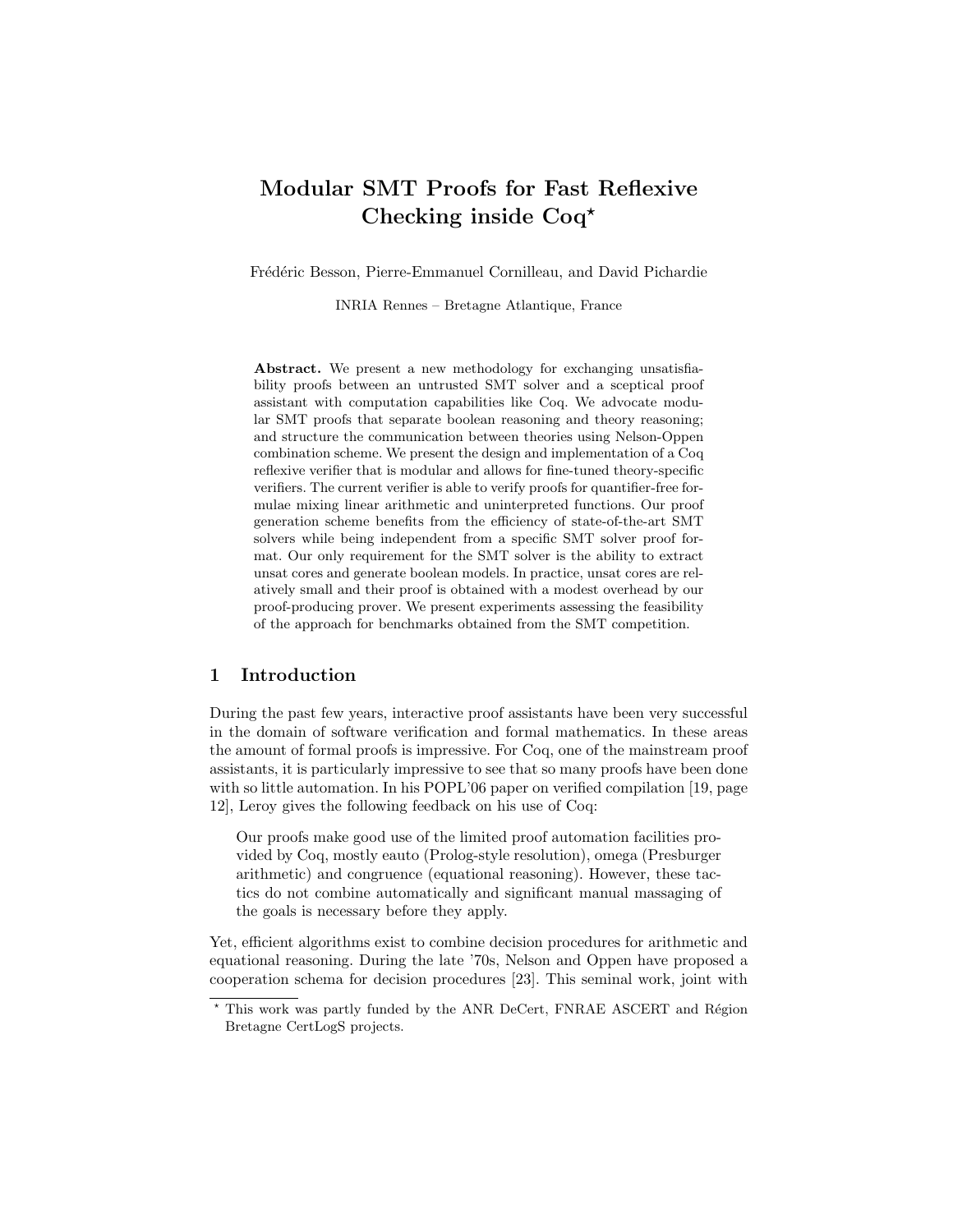the advances in SAT-solving techniques, has greatly influenced the design of modern SMT solvers  $[11, 4, 8]$ . Nowadays, these solvers are able to discharge enormous formulae in a few milliseconds. A proof assistant like Coq would gain a lot in usability with only a small fraction of this speed and automation.

Integrating such algorithms in a proof assistant like Coq is difficult. Coq is a sceptical proof assistant and therefore every decision procedure must justify its verdict to the proof kernel with an adequate typable proof term. We distinguish between two different methods for integrating a new decision procedure in a system like Coq. First, we can rely on an external tool, written in an other programming language than Coq, that builds a Coq proof term for each formula it can prove. The main limit of this approach is the size of the exchanged proof term, especially when many rewriting steps are required [17]. Second, we can verify the prover by directly programming it in Coq and mechanically proving its soundness. Each formula is then proved by running the prover inside Coq. Such a reflexive approach [17] leads to short proof terms but the prover has to be written in the constrained environment of Coq. Programming a state-of-theart SMT solver in a purely functional language is by itself a challenging task; proving it correct is likely to be impractical — with a reasonable amount of time.

Our implementation is a trade-off between the two previous extreme approaches: we program a reflexive verifier that uses hints (or certificates) given by an untrusted prover (programmed in OCaml). Such an approach has the following advantages: 1) The verifier is simpler to program and prove correct in Coq than the prover itself; 2) Termination is obtained for free as the number of validation steps is known beforehand; 3) The hint conveys the minimum amount of information needed to validate the proof and is therefore smaller than a genuine proof term. This last point is especially useful when a reasoning takes more time to explain than the time to directly perform it in the Coq engine. Recall that the Coq reduction engine [16] allows the evaluation of Coq programs with the same efficiency as OCaml programs. This design allows us to find a good trade-off between proof time checking and proof size.

The mainstream approach for validating SMT proofs [15, 20, 6] requires a tight integration with an explanation-producing SMT solver. The drawbacks are that explanations may contain too much or too little details and are solver specific. Despite on-going efforts, there is no standard SMT proof format. In contrast, our methodology for generating unsatisfiability proofs is based on a coarser-grained interaction with the SMT solver. Our current implementation only requires an SMT solver producing unsat cores and boolean models. In practice, unsat cores are relatively small and their proofs are obtained with a modest overhead by our hand-crafted proof-producing prover. Our prover is co-designed with the Coq verifier and therefore has the advantage of generating the exact level of details needed to validate the proof. The contributions of this work can be summarised as follows:

– A new methodology for exchanging unsatisfiability proofs between an untrusted SMT solver and a sceptical proof assistant with computation capabilities like Coq. Our proof format is modular. It separates boolean reasoning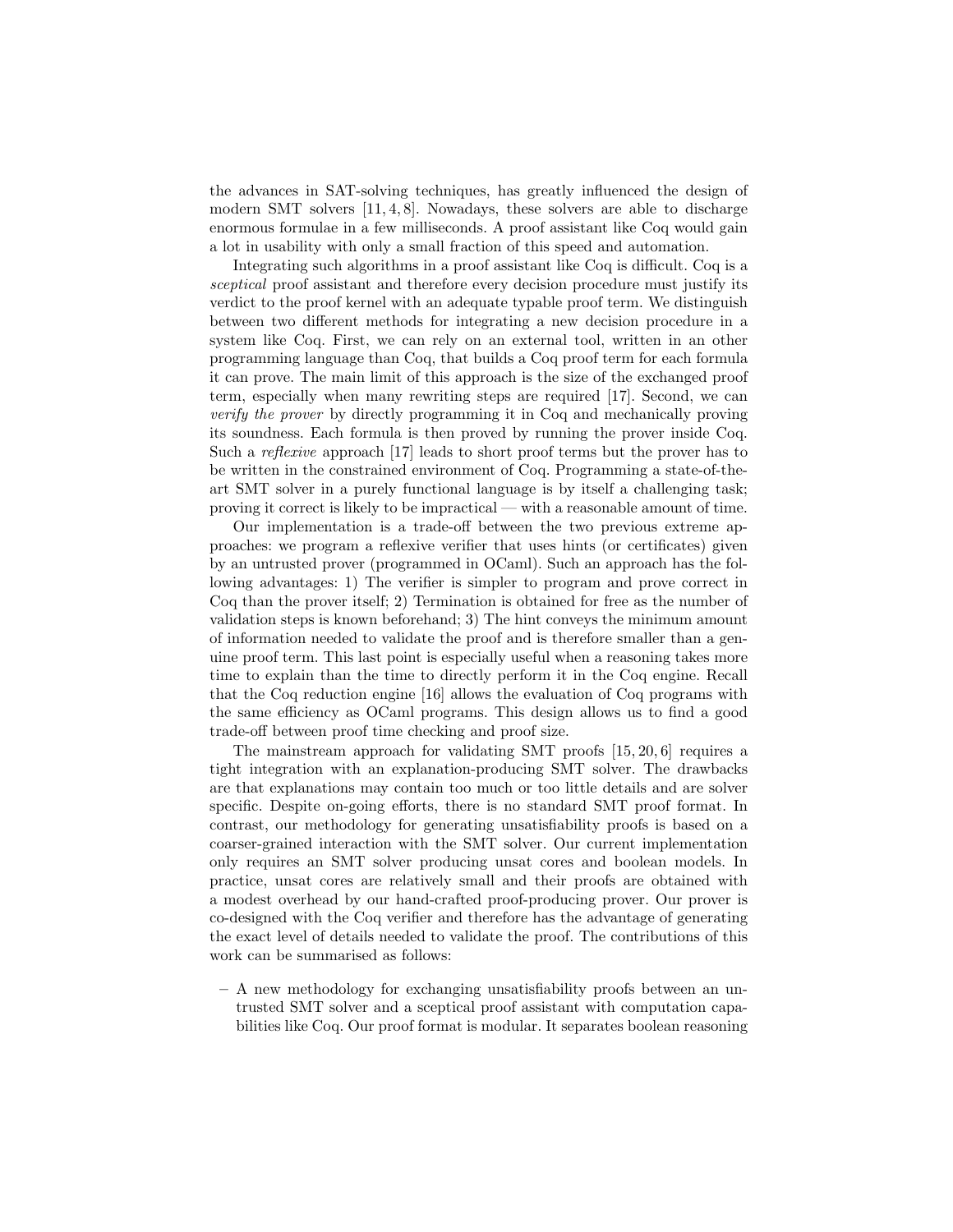from theory reasoning, and structures the communication between theories using the Nelson-Oppen combination scheme.

- A modular reflexive Coq verifier that allows for fine-tuned theory specific verifiers exploiting as much as possible the efficient Coq reduction engine. The current verifier is able to verify proofs for quantifier-free formula mixing linear arithmetic and uninterpreted functions.
- A proof-generation scheme that uses state-of-the-art SMT solvers in a blackbox manner and only requires the SMT solvers to extract unsat-cores and boolean models. (These features are standardised by the SMT-LIB 2 format.)
- A proof-producing multi-theory prover that generate certificates to discharge theory lemmas, i.e., unsat-cores. It is based on a standard Nelson-Oppen combination of a simplex prover for linear arithmetic and a congruence closure engine for uninterpreted functions.

To discharge SAT proofs, we use the reflexive boolean SAT verifier developed by Armand et. al. [2, 1]. We only consider ground formula and therefore quantifier instantiation is not in the scope of this paper.

Our Coq development, our proof-producing prover and the benchmarks of Section 6 are available at http://www.irisa.fr/celtique/ext/chk-no.

#### 2 Overview

This section gives an overview of some concepts used in state-of-the-art SMT solvers. It presents the SMT solver approach in three layers. Our proof format follows closely this layered presentation. We focus on formulae that must be proved unsatisfiable. We take as running example the following quantifier free multi-theory formula, that mixes specifically the theories of equality and Uninterpreted Functions (UF) and Linear Real Arithmetic (LRA).

$$
f(f(x) - f(y)) \neq f(z) \land x \leq y \land ((y + z \leq x \land z \geq 0) \lor (y - z \leq x \land z < 0)) \tag{1}
$$

For UF, a literal is an equality between multi-sorted ground terms and a formula is a conjunction of positive and negative literals. The axioms of this theory are reflexivity, symmetry and transitivity, and the congruence axiom  $\forall a \forall b, a = b \Rightarrow$  $f(a) = f(b)$  for functions. For LRA, a literal is a linear constraint  $c_0+c_1\cdot x_1+\cdots+$  $c_n \cdot x_n \otimes 0$  where  $(c_i)_{i=0..n} \in \mathbb{Q}$  is a sequence of rational coefficients,  $(x_i)_{i=1..n}$  is a sequence of real unknowns and  $\forall \in \{ =, >, \geq \}$ . Following Simplify [14], disequality is managed on the UF side. Therefore, a formula is a conjunction of positive literals.

From input formula to unsat multi-theory conjunctions. The lazy SMT solver approach [13] abstracts each atom of the unsatisfiable input formula by a distinct propositional variable, uses a SAT solver to find a propositional model of the formula, and then checks that model against the theory. Models that are incompatible with the theories are discarded by adding a proper lemma to the original formula. This process is repeated until all possible propositional models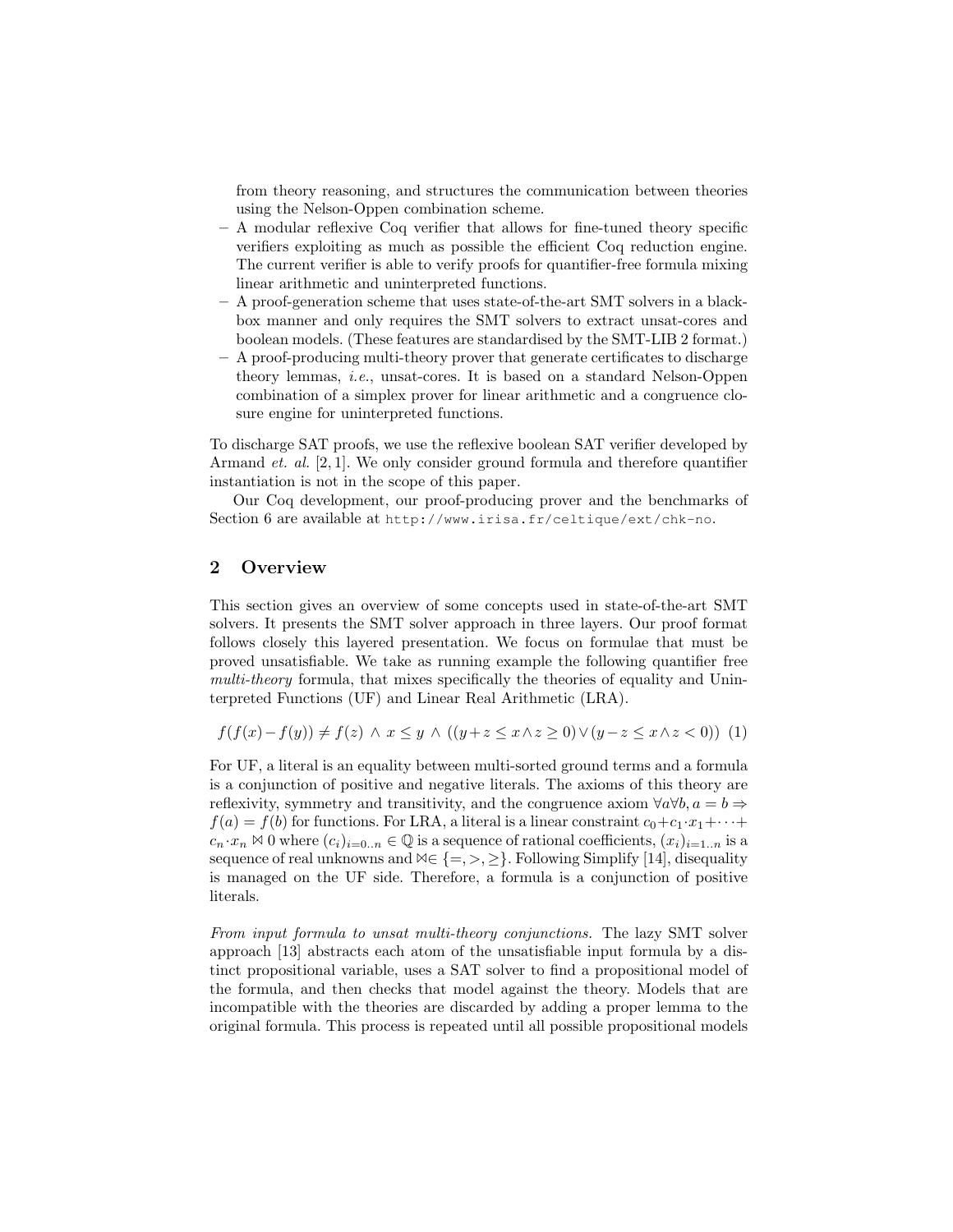have been explored. For the given running example, the initial boolean abstraction (2) is  $A \wedge B \wedge ((C \wedge D) \vee (E \wedge \neg D))$  with the following mapping

$$
\frac{A}{f(f(x) - f(y)) \neq f(z)} \frac{B}{x \leq y} \frac{C}{y + z \leq x} \frac{D}{z \geq 0} \frac{E}{y - z \leq x}
$$
(3)

The first boolean model,  $A: True, B: True, C: True, D: True, E: False, corresponds$ to the conjunction

$$
(f(f(x) - f(y)) \neq f(z)) \land (x \leq y) \land (y + z \leq x) \land (z \geq 0) \land \neg(y - z \leq x)
$$

and can be proved unsatisfiable by a multi-theory solver. Hence the boolean model is discarded by adding the theory lemma  $\neg(A \land B \land C \land D \land \neg E)$  to the original boolean formula. The process is repeated until no more boolean model can be found, showing that the current boolean formula is unsatisfiable.

This process can be speed up with several optimisations. First, theory lemmas can by obtained from unsat cores, i.e., minimal subsets of a propositional model still unsatisfiable for the theories. Some SMT solvers also check partial models incrementally against the theory in order to detect conflicts earlier. Second, the multi-theory solver may discover propagation lemmas, i.e., theory literals that are consequence of partial models. In a boolean form, such lemmas allow the SAT solver to reduce further its search tree. In all cases, a witness of unsatisfiability of the input formula is given by a proof of unsatisfiability of a boolean formula composed of the boolean abstraction of the input formula, plus boolean lemmas that correspond to negation of unsatisfiable multi-theory conjunctions. This leads to the first proof rule of our proof format:

$$
f^{\mathbb{B}}, \neg C_1^{\mathbb{B}}, \dots, \neg C_n^{\mathbb{B}} \vdash_{Boolean} cert^{\mathbb{B}} : \text{False}
$$
  
\n
$$
\forall i = 1, \dots, n, \ \sigma(C_i^{\mathbb{B}}) \vdash_{NO} cert_i : \text{False}
$$
  
\n
$$
\sigma(f^{\mathbb{B}}) \vdash_{SMT} (\sigma, (cert^{\mathbb{B}} : f^{\mathbb{B}}), [(cert_1 : C_1^{\mathbb{B}}), \dots, (cert_n : C_n^{\mathbb{B}})]) : \text{False}
$$

In the following, a judgement of the form  $\Gamma \vdash cert : F$  means that formula F can be deduced from hypotheses in  $\Gamma$ , using certificate *cert*. In the judgement  $\sigma(f^{\mathbb{B}}) \vdash_{SMT} cert$ : False, the certificate *cert* is composed of three elements: a mapping  $\sigma$  between propositional variables and theory literals, a boolean abstraction  $f^{\mathbb{B}}$  of F and a list  $C_1^{\mathbb{B}}, \ldots, C_n^{\mathbb{B}}$  of conjunctions of boolean variables. For this judgement to establish that the ground formula  $F$  is unsatisfiable, several premises have to be verified by the reflexive checker. First,  $\sigma(f^{\mathbb{B}})$  must be reducible to F. It means that the boolean abstraction is just proposed by the untrusted prover and checked correct by the reflexive verifier. Second, the conjunction of  $f^{\mathbb{B}}$  and all the negation  $\neg C_1^{\mathbb{B}}, \dots, \neg C_n^{\mathbb{B}}$  must be checked unsatisfiable with a boolean verifier. This verifier can be helped with a dedicated certificate  $cert^{\mathbb{B}}$  (for example taking the form of a refutation tree). As explained before, the current paper does not focus on this specific part. We instead rely on the reflexive tactic proposed by Armand  $et$  al., [2, 1]. At last, every multi-theory conjunction  $\sigma(C_i^{\mathbb{B}})$  must be proved unsatisfiable with a dedicated certificate  $cert_i$ . This is done with the judgement  $\vdash_{NO}$  which is explained in the next subsection. For our example, the certificate would be composed of the mapping (3), the boolean abstraction (2), and the conjunctions  $(A \wedge B \wedge C \wedge D)$  and  $(B \wedge \neg D \wedge E)$ .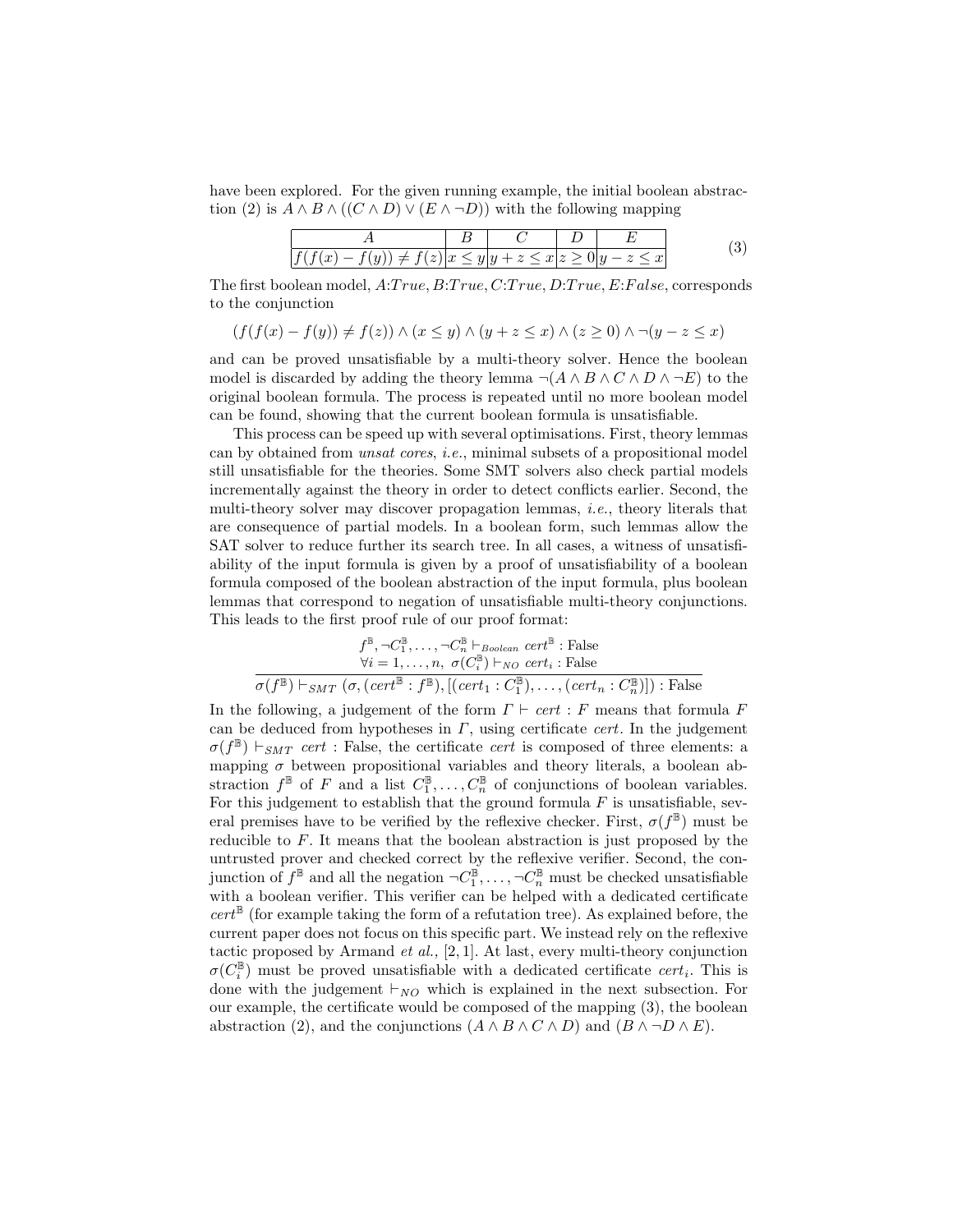Generation of SMT proofs. To generate our SMT proof format, we implement the simple SMT loop discussed earlier using SMT-LIB 2 scripts to interface with off-the-shelf SMT solvers. The SMT-LIB 2 [3] exposes a rich API for SMT solvers that makes this approach feasible. More precisely, SMT-LIB 2 defines scripts that are sequence of commands to be run by SMT solvers. The asserts f command adds the formula f to the current context and the check-sat command checks the satisfiability of the current context. If the context is satisfiable (check-sat returns sat), the get-model command returns a model. Otherwise, the get-unsat-core command returns a so-called unsat core that is a minimised unsatisfiable subset of the current context.

The SMT loop we described is implemented using SMT-LIB 2 compatible off-the-shelf SAT and SMT solvers (we chose Z3 for both). Given an initial unsatisfiable formula, the protocol is the following. To begin with, the boolean abstraction of the input formula is computed and sent to the SAT solver. For each boolean model returned by the SAT solver, the SMT solver is asked for an unsat core, whose negation is sent to the SAT solver. The loop terminates when the SAT solver returns an unsat status. Once all the unsat cores have been discovered, our OCaml prover generate certificates for them using the proof system described in Section 3 and Section 4. This untrusted certifying prover implements the Nelson-Oppen algorithm [23] described below. Overall, unsat cores tend to be very small (10 literals on average) and therefore our certifying prover is not the bottleneck. The boolean proof is obtained by running an independent certifying SAT solver. Unlike SMT solvers, DPLL-based SAT solvers have standardised proofs: resolution proofs.

Our prototype could be optimised in many ways. For instance, a boolean proof could be obtained directly without re-running a SAT solver. Our scheme would also benefit from a SMT-LIB 2 command returning all the theory lemmas (unsat cores are only a special kind of those) needed to reach a proof of unsatisfiability.

From unsat multi-theory conjunctions to unsat mono-theory conjunctions. In the previous steps, the theory solvers have been fed with conjunctions of multitheory literals. We now explain the Nelson-Oppen (NO) algorithm that is a sound and complete decision procedure for combining infinitely stable theories with disjoint signatures [23]. Figure 1 presents the deduction steps of this procedure on the previous first theory conflict (corresponding to the boolean conjunction  $(A \wedge B \wedge C \wedge D)$ . We start from the formula at the top of Figure 1 and first apply a purification step that introduces sufficiently many intermediate variables to flatten each terms and dispatch *pure* formulae to each theory. Then each theory exchanges new equalities with the others until a contradiction is found.

Theory exchange is modelled by the Nelson-Oppen proof rule given below.

$$
\frac{\Gamma_i \vdash_{T_i} cert_i : ( \Gamma'_i, eqs)}{\Delta_{x_k = y_k \in eqs} ( \Gamma_1[j \mapsto x_k = y_k], \dots, \Gamma'_i, \dots, \Gamma_n[j \mapsto x_k = y_k] \vdash_{NO} sons[k] : False)}
$$
\n
$$
\frac{\Gamma_1 \vdash_{T_i} cert_i : ( \Gamma'_i, eqs)}{\Gamma_1, \dots, \Gamma_n \vdash_{NO} (cert_i, sons) : False}
$$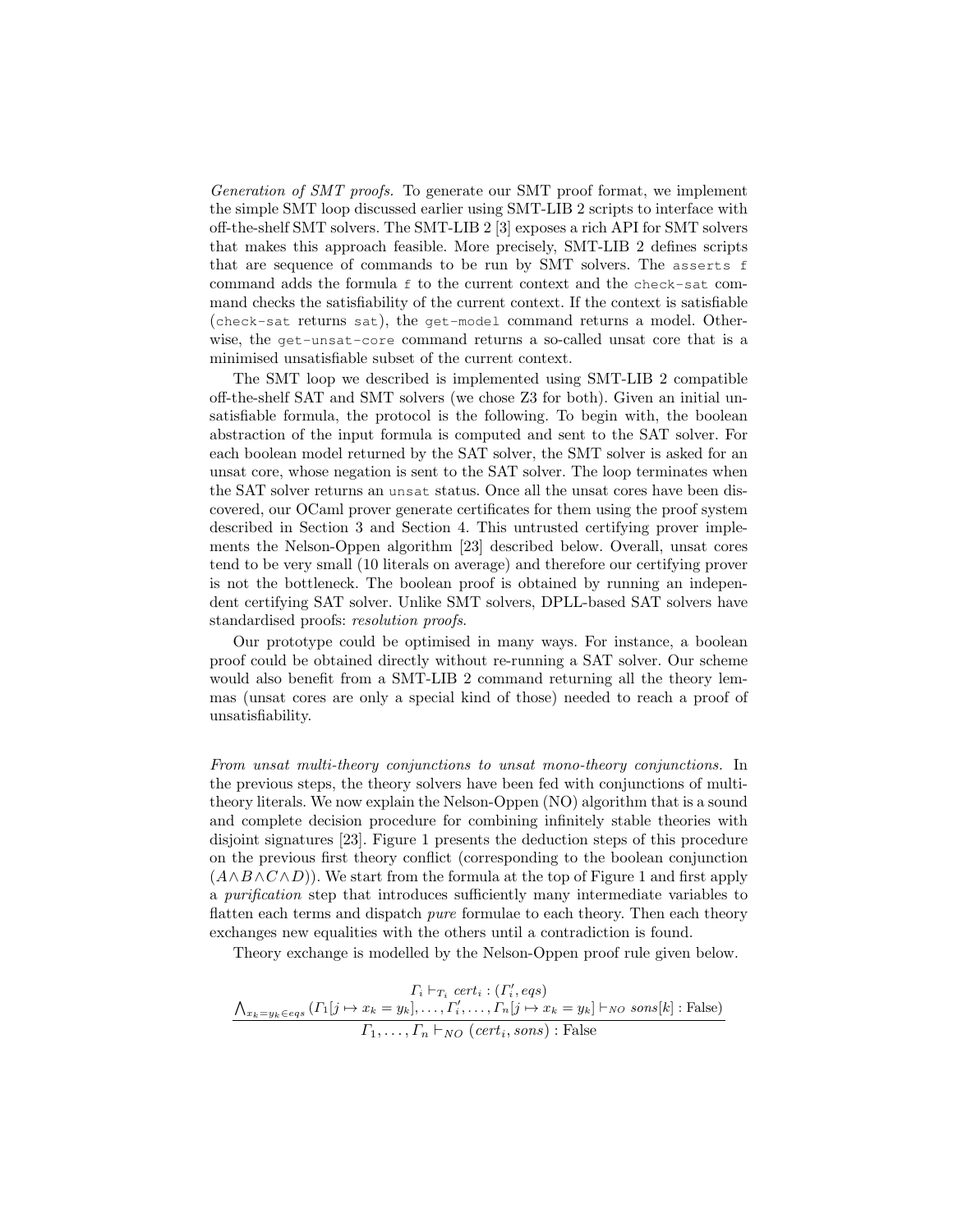

Fig. 1: Example of Nelson-Oppen equality exchange

We assume here a collection of n theories  $T_1, \ldots, T_n$ . In this judgement  $\Gamma_i$  represents an environment of pure literals of theory  $T_i$ . Each theory is equipped with its own deduction judgement  $\Gamma_i \vdash_{T_i} cert_i : (\Gamma'_i, eqs)$  where  $\Gamma_i$  and  $\Gamma'_i$  are environments of theory  $T_i$ , cert<sub>i</sub> is a certificate specific to theory  $T_i$  and eqs is a list of equalities between variables. Such a judgement reads as follows: assuming that all the literals in  $\Gamma_i$  hold, we can prove (using certificate cert<sub>i</sub>) that all the literals in  $\Gamma_i'$  hold and that the disjunction of equalities between variables in eqs can be proved. The judgement  $\Gamma_1, \ldots, \Gamma_n \vdash_{NO} (cert_i, sons)$ : False holds if given an environment  $\Gamma_1, \ldots, \Gamma_n$  of the joint theory  $T_1 + \ldots + T_n$ , the certificate  $(cert_i, sons)$  allows to exhibit a contradiction, *i.e.*, False. Suppose that certificate  $cert_i$  establishes a judgement of the form  $\Gamma_i \vdash_{T_i} cert_i : (\Gamma'_i, \text{eqs})$ . If the list eqs is empty (*i.e.*, represents an empty disjunction), we have a proof that  $\Gamma_i$  is contradictory and therefore the joint environment  $\Gamma_1, \ldots, \Gamma_n$  is contradictory and the judgement holds. An important situation is when the list eqs is always a singleton during a proof. This corresponds to the case of convex theories for which the Nelson-Oppen algorithm never needs to perform casesplits [23]. In the general case, we recursively exhibit a contradiction for each equality  $(x_k = y_k)$  using the  $k^{\text{th}}$  certificate of sons, *i.e.*, sons[k] for a joint environment  $(\Gamma_1[j \mapsto x_k = y_k], \ldots, \Gamma'_i, \ldots, \Gamma_n[j \mapsto x_k = y_k])$  enriched with the equality  $(x_k = y_k)$ . For completeness, the index j used to store the equality  $(x_k = y_k)$  should be fresh. The judgement holds if all the branches of the casesplit over the equalities in eqs lead to a contradiction.

For the example given in Figure 1, we start with the sets  $\Gamma_{\text{LRA}}$  and  $\Gamma_{\text{UF}}$  of LRA hypotheses (resp. UF hypotheses). A first certificate  $cert_1^{\text{LRA}}$  is required to prove the equality  $x = y$ , then a certificate  $cert_1^{\text{UF}}$  to prove  $t_3 = t_5$ , then a certificate  $cert_2^{\text{LRA}}$  to prove the equality  $t_6 = z$ , and at last a certificate  $cert_2^{\text{UF}}$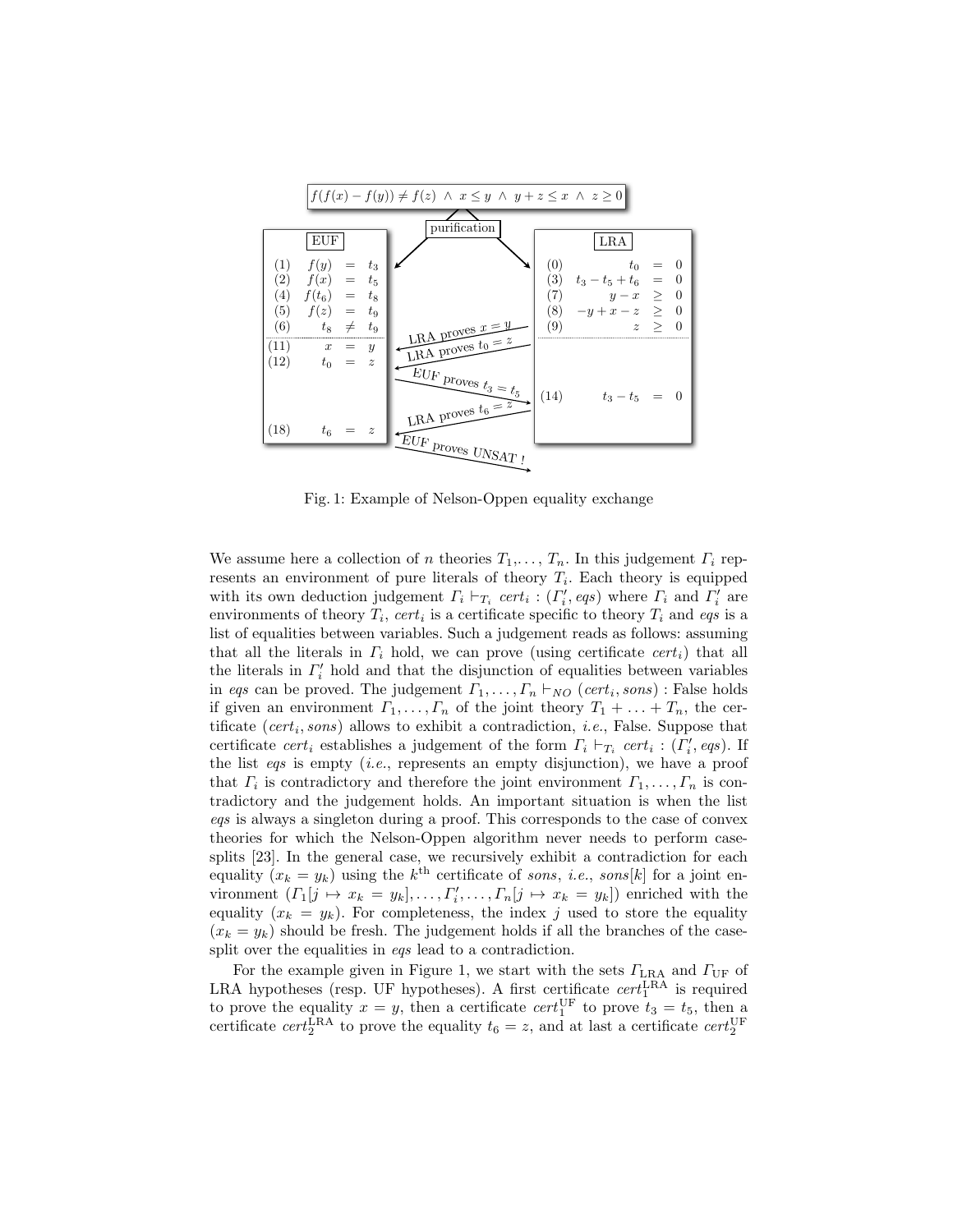to find a contradiction. The whole reasoning is hence justified by the following certificate:  $(\text{cert}_1^{\text{LRA}}, \{(\text{cert}_1^{\text{UF}}, \{(\text{cert}_2^{\text{LRA}}, \{(\text{cert}_2^{\text{UF}}, \{\})\})\})\}).$ 

Discharging unsat mono-theory conjunctions. Each part of the NO proof is theory-specific: each theory must justify either the equalities exchanged or the contradiction found. A LRA proof of  $a = b$  is made of two Farkas proofs [27] of  $b - a \geq 0$  and  $a - b \geq 0$ . Each inequality is obtained by a linear combination of hypotheses that preserves signs. For example, the previous certificate  $cert_1^{\text{LRA}}$ explains that hypothesis (7) gives  $y - x \ge 0$  and  $(8) + (9)$  gives  $x - y \ge 0$ . A UF proof of  $a = b$  is made of a sequence of rewrites that allows to reach b from a. For example, the certificate  $cert_1^{\text{UF}}$  explains the equality  $t_3 = t_5$  with the following rewritings:  $t_3 \xrightarrow{\text{trans. with (1)}} f(y) \xrightarrow{\text{congr. with (11)}} f(x) \xrightarrow{\text{trans. with (2)}} t_5.$ 

The rest of the paper is organised as follows. Section 3 presents the certificate format for the UF theory. Section 4 presents the certificate format for linear arithmetic. We present the modular Nelson-Oppen verifier in Section 5 and give some experiments in Section 6. We discuss related work in Section 7 and conclude in Section 8 with a discussion on further work.

#### 3 Certificate checking and generation for UF

In this section we introduce the certificate language and checker for UF and present an overview of the certifying prover.

Certificate language. A certificate is a list of commands executed in sequence. Each command operates on the state of the checker which is a pair  $(\Gamma, eq)$ . The assumption set  $\Gamma$  is a mapping from indices to assumptions, written  $\Gamma(i) \mapsto$  $a = b$ , and eq is the *current equality*, *i.e.*, the last one proved. Each command corresponds to an axiom or a combination of axioms of the UF theory.

**Inductive** command := | Refl (t : term) | Trans (i : index) (sym : bool) |Congr (i : index) (sym : bool) (pos : index) | Push (i : index).

The semantics is given by rules on judgements of the form  $(\Gamma, eq) \xrightarrow{\text{cmd}}$  $(\Gamma', eq')$  where  $(\Gamma', eq')$  is the state obtained after executing the command cmd from the state  $(\Gamma, eq)$ . The boolean s in Trans and Congr commands makes symmetry explicit: if  $\Gamma(i) \mapsto t = t'$  then we define  $\Gamma(i)^{true} \mapsto t' = t$  and  $\Gamma(i)^{false} \mapsto t = t'.$ 

$$
\overbrace{\Gamma, . = . \xrightarrow{\text{Ref1}(y)} \Gamma, y = y}^{\text{Ref1}(y)} \xrightarrow{\Gamma, x = t}^{\text{Trans}(i, s)} \frac{\Gamma' = \Gamma[i \mapsto x = t]}{\Gamma, x = t}^{\text{Trans}(i, s)} \overbrace{\Gamma, x = t}^{\text{Trans}(i)} \xrightarrow{\Gamma'(i)^s \mapsto a_p = a'_p}^{\text{PUS1}(i)} \Gamma', x = t}
$$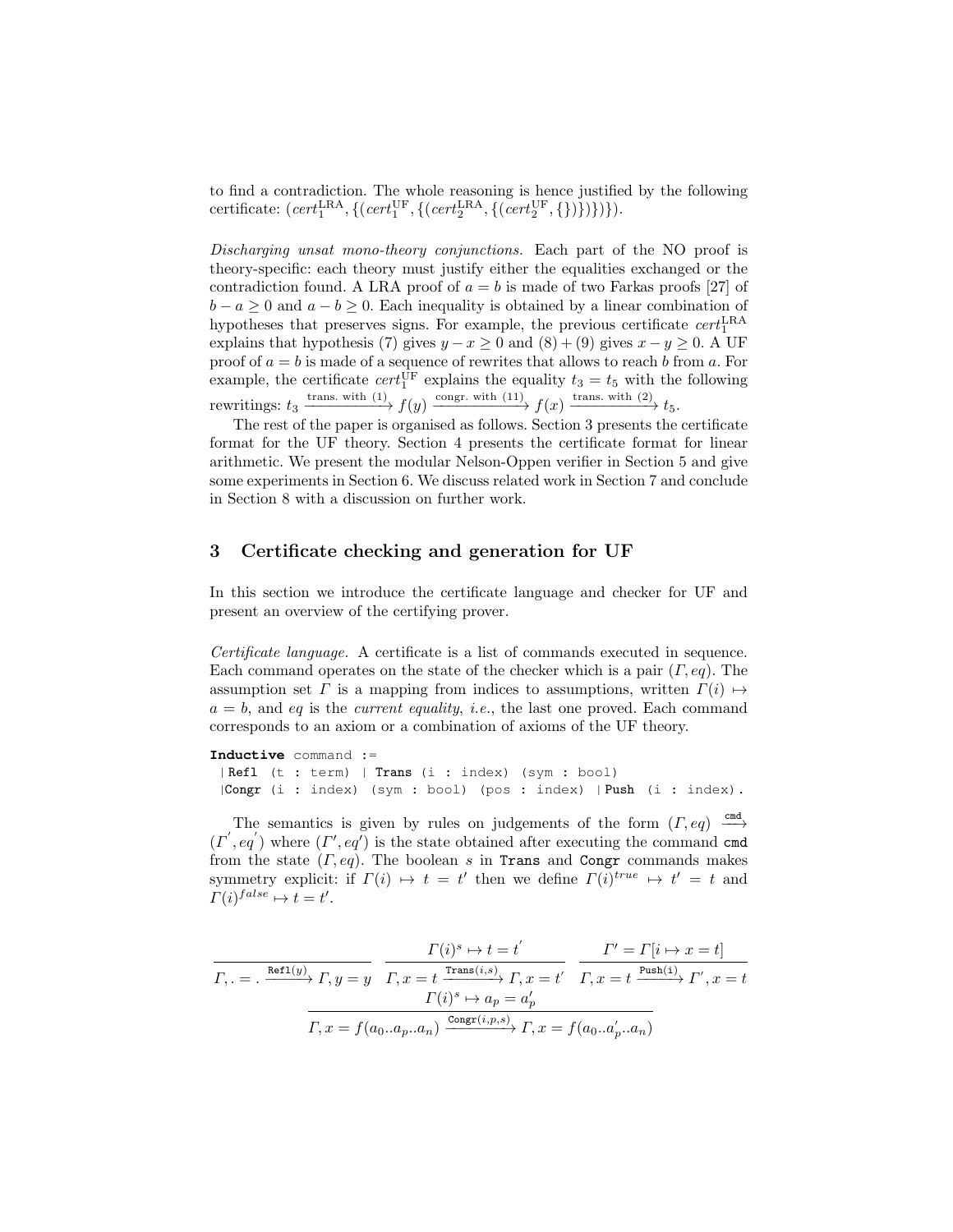The command  $\text{Ref1}(y)$  corresponds to the reflexivity axiom and initialises the current equality with the tautology  $y = y$ , whatever the previous equality. Subsequent commands will rewrite the right hand side of this equality. The command **Trans** $(i, s)$  updates the right hand side of the current equality: if we can prove that  $x = t$  (current equality) and we know that  $t = t'$  (equality indexed by i) then we can deduce  $x = t'$ . The command  $\text{Congr}(i, p, s)$  rewrites a sub-term of the right hand side: in any given context if we can prove  $x = f(y)$  (current equality) and we know that  $y = z$  (equality indexed by i) then we can deduce  $x = f(z)$  and make it the new current equality. The parameter p is used to determine where to rewrite. The command  $\text{Push}(i)$  is used to update the assumption set  $\Gamma$  with the current equality  $x = t$ , creating a new context  $\Gamma' = \Gamma[i \mapsto x = t]$ to be used to evaluate the next commands. It allows us to factorise sub-proofs and is mandatory to keep invariant the depth of terms.

The relation  $\Gamma \vdash_{UF} cert_{UF} : (\Gamma',eqs)$  implements the theory specific judgement seen in Section 2.

$$
\frac{\Gamma, z = z \xrightarrow{cert}_{*} \Gamma', x = y}{\Gamma \vdash_{UF} \text{UF}.\text{Eq}(cert) : (\Gamma', [x = y])} \quad \frac{\Gamma, z = z \xrightarrow{cert}_{*} \Gamma', x = y \quad \Gamma(i) \mapsto x \neq y}{\Gamma \vdash_{UF} \text{UF}.\text{False}(i, cert) : (\Gamma', nil)}
$$

Suppose that we obtain a state  $(T, x = y)$  after processing a list cert of commands. The certificate UF False(i, cert) deduces a contradiction if  $\Gamma(i) \mapsto x \neq y$ and the certificate UF  $Eq(cert)$  deduces the equality  $x = y$ .

Certificate generation follows closely [24] where the certifying prover maintains a proof forest that keeps track of the reasons why two nodes are merged. Besides the usual merge and find operations, the data structure has a new operator explain(a, b, forest) which outputs a *proof* that  $a = b$  based on forest. In our case the proofs are certificates, while in the original approach they were non-redundant unsatisfiable unordered sets of assumptions.

We show below the proof forest corresponding to the UF part of the example of Figure 1. Trees represent equivalence classes and each edge is labelled by assumptions. The prover updates the forest with each merge. Two distinct classes can be merged for two reasons: an equality between variables is added or two terms are equal by congruence.

$$
\begin{array}{|l|l|}\n\hline\n t_0 \\
\hline\n (12) \ t_0 = z & \begin{array}{c} \hline x \\
\hline\n (11) \ x = y & \begin{array}{c} \hline t_5 \\
\hline\n (2) \ f(x) = t_5 & \begin{array}{c} \hline t_9 \\
\hline\n (5) \ f(z) = t_9 \\
\hline\n (4) \ f(t_6) = t_8\n\end{array}\n\end{array}\n\end{array}\n\end{array}
$$
\n
$$
\begin{array}{|l|l|}\n\hline\n x = y & \begin{array}{c} \hline t_9 \\
\hline\n (1) \ f(y) = t_3 & \begin{array}{c} \hline t_9 \\
\hline\n (4) \ f(t_6) = t_8\n\end{array}\n\end{array}
$$
\n
$$
\begin{array}{|l|l|}\n\hline\n t_8 & \begin{array}{c} \hline t_9 \\
\hline\n\hline\n t_8\n\end{array}\n\end{array}
$$

Suppose for example that the problem contains (2)  $f(x) = t_5$  and (1)  $f(y) = t_3$ and we add the equality (11)  $x = y$ . First we have to add an edge between x and y, labelled by the reason of this merge, *i.e.*, assumption  $(11)$ . Then we have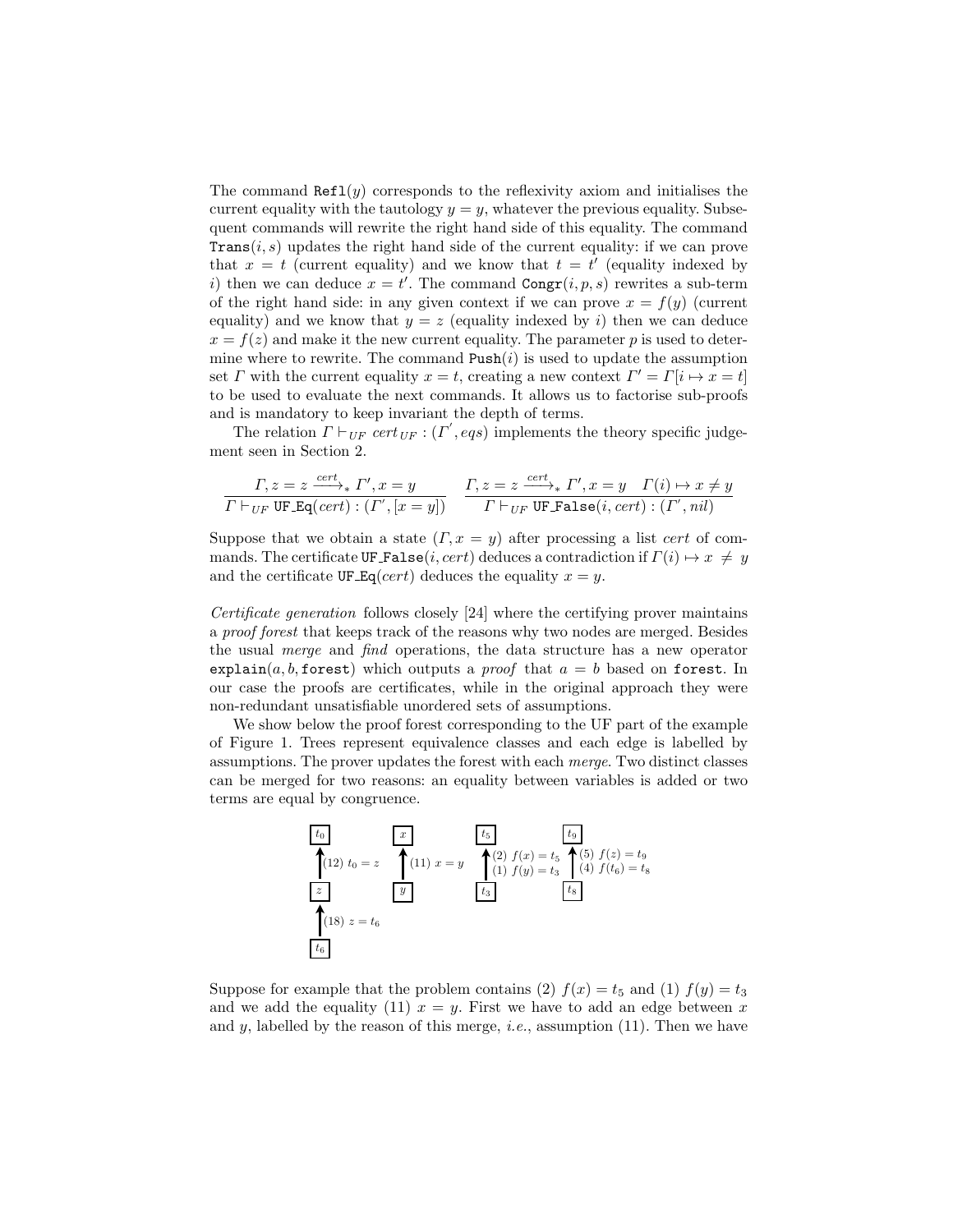to add an edge between  $t_3$  and  $t_5$ , and label it with the two assumptions that triggered that merge by congruence, *i.e.*,  $(1)$  and  $(2)$ .

To output a certificate that two variables are equal, we travel the path between the two corresponding nodes, and each edge yields a list of commands. An edge labelled by an equality corresponds to a transitivity:  $t_6 \xrightarrow{(18)} z$  yields [Trans(18, true)]. An edge labelled by two equalities uses congruence:  $t_3 \xrightarrow{(1)(2)} t_5$ yields  $[\text{Trans}(1, false); \text{Congr}(11, 1, true); \text{Trans}(2, true)].$  If the equality that triggered the congruence was discovered by UF and not an assumption, we have to explain it first, then update the environment accordingly using the Push command, and finally use the stored equality with the Congr command.

#### 4 Certificate checking and generation for LRA and LIA

In this section we introduce the certificate language and proof system for linear arithmetic and describe its certifying prover. Literals are of the form  $e \bowtie 0$  with e a linear expression manipulated in (Horner) normal form and  $\forall \in \{\geq, >, =\}.$ 

Certificate language. Since our initial work [5], we are maintaining and enhancing reflexive tactics for real arithmetic (psatz) and linear integer arithmetic (lia). Those tactics, which are now part of the Coq code-base, are based on the Positivstellensatz [28], a rich proof system which is complete for non-linear (real) polynomial arithmetic. Those reflexive verifiers are at the core of our current theory verifiers for linear real arithmetic (LRA) and linear integer arithmetic (LIA). We present here simplified proof systems specialised for linear arithmetic.

For linear real arithmetic Farkas' lemma provides a sound and complete notion of certificate for proving that a conjunction of linear constraints is unsatisfiable [27, Corollary 7.1e]. It consists in exhibiting a positive linear combination of the hypotheses that is obviously unsatisfiable, *i.e.*, deriving  $c \Join 0$  for  $\mathbb{A} \in \{>, \geq, =\}$  and c a constant such that  $c \mathbb{A}$  0 does not hold. To construct such a contradiction, we start with a sub-proof system that allows to derive an inequality with a list of commands (a Farkas certificate). Each command is a pair  $Mul(c, i)$  where c is a coefficient (in type  $\mathbb{Z}$ ) and i the index of an assumption in the current assumption set. Such a command is used below in a judgement  $\Gamma, e \bowtie 0 \xrightarrow{\text{Mul}(c,i)} \Gamma', e' \bowtie' 0 \text{ with } \bowtie \text{ and } \bowtie' \text{ in } \{\geq, >\}.$   $\Gamma \cup \{e \bowtie 0\}$  is the current set of assumptions,  $e' \bowtie' 0$  is a new deduced inequality and  $\Gamma'$  is an enriched set of assumptions. For LIA, the proof system is augmented with a Cut command to generate cutting planes [27, chapter 23] and a rule for case-splitting Enum. We also need a Push and a Get command in order to update the environment and retrieve an already derived formula. The semantics of the commands is given in Figure 2. The operators  $[*], [+], [-]$  model the standard arithmetic operations but maintain the normalised form of the linear expressions. The rules for the Mul command follow the standard sign rules in arithmetic: for example, if  $e'$  is positive we can add it c times to the right part of the inequality  $e \bowtie 0$ , assuming  $c$  is strictly positive. To implement the Cut rule, the constant  $g$  is obtained by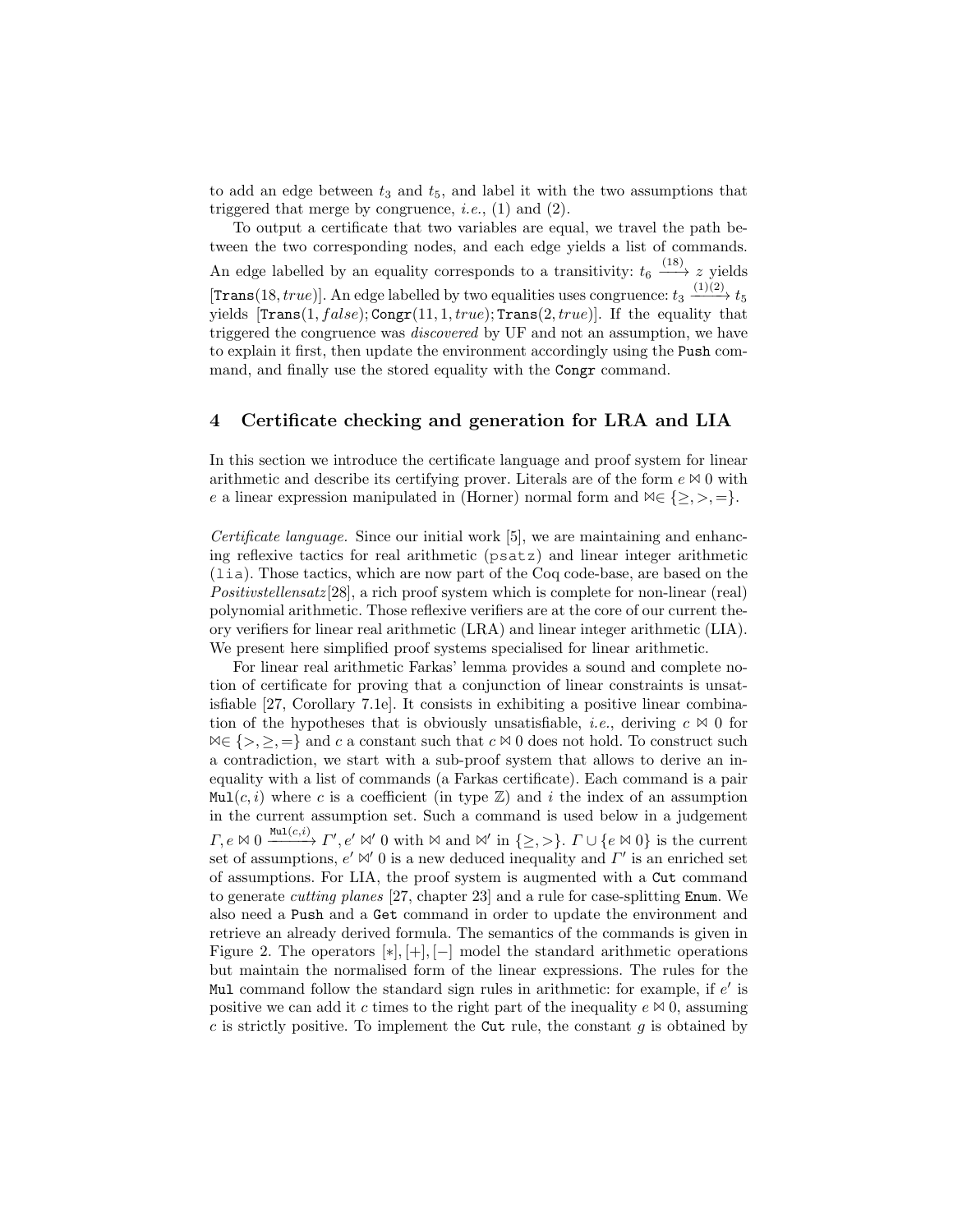| $c > 0$ $\Gamma(i) \mapsto e' \geq 0$                                                                                                                   | $\Gamma(i) \mapsto e' = 0$                                                                                                                                                                                                                                                                     |
|---------------------------------------------------------------------------------------------------------------------------------------------------------|------------------------------------------------------------------------------------------------------------------------------------------------------------------------------------------------------------------------------------------------------------------------------------------------|
| $\Gamma, e \bowtie 0 \xrightarrow{\text{Mul}(c,i)} \Gamma, (c[*]e'[+]e) \bowtie 0$                                                                      | $\Gamma, e \bowtie 0 \xrightarrow{\text{Mul}(c,i)} \Gamma, (c[*]e'[+]e) \bowtie 0$                                                                                                                                                                                                             |
| $c>0$ $\Gamma(i)\mapsto e'>0$<br>$\Gamma, e \bowtie 0 \xrightarrow{\text{Mul}(c,i)} \Gamma, (c[*]e'[+]e) > 0$                                           | $\Gamma(i) = e' \bowtie 0$<br>$\Gamma, e \bowtie' 0 \xrightarrow{Get(i)} \Gamma, e' \bowtie 0$                                                                                                                                                                                                 |
| $\Gamma' = \Gamma[i \mapsto e \bowtie 0]$                                                                                                               | q>0                                                                                                                                                                                                                                                                                            |
| $\Gamma, e \bowtie 0 \xrightarrow{Push(i)} \Gamma', e \bowtie 0$                                                                                        | $\Gamma$ , $(g[*]e[-]d) \geq 0 \xrightarrow{\text{Cut}} \Gamma$ , $(e[-] [d/g]) \geq 0$                                                                                                                                                                                                        |
| $q \mid d$                                                                                                                                              | $\neg(g \mid d)$                                                                                                                                                                                                                                                                               |
| $\Gamma$ , $(g[*]e[-]d) = 0 \xrightarrow{\text{Cut}} \Gamma$ , $(e[-](d/g)) = 0$ $\Gamma$ , $(g[*]e[-]d) = 0 \xrightarrow{\text{Cut}} \Gamma$ , $0 > 0$ |                                                                                                                                                                                                                                                                                                |
|                                                                                                                                                         | $\Gamma(i_1) \mapsto e[-]l \geq 0 \quad \Gamma(i_2) \mapsto h[-]e \geq 0$<br>$\forall v \in [l, h], \Gamma, e = v \xrightarrow{c_{v-l}} \Gamma'_v, e' \bowtie' 0$<br>$\Gamma_{\cdot} \cdot \bowtie 0 \xrightarrow{\text{Enum}(i_1, i_2, [c_0; \ldots; c_{h-l}])} \Gamma_{\cdot} e' \bowtie' 0$ |

Fig. 2: LRA and LIA proof rules

computing the greatest common divisor of the coefficient of the linear expression. For inequalities, the rule allows to cut the constant. For equalities, it allows to detect a contradiction if g does not divide  $d (\neg (g \mid d))$ .

A LRA certificate is then either a proof of  $0 > 0$  given by a list of commands or a proof of  $x = y$  given by two lists of commands (one for  $x - y \ge 0$  and one other for  $y - x \geq 0$ .

**Inductive** LRA\_certificate := |LRA False (l : list command) |LRA Eq (l1 l2 : list command)  $\Gamma \vdash l : 0 > 0$  $\Gamma\vdash_{LRA}(\mathtt{LRA\_False}(l)) : (\Gamma,\mathit{nil})$  $\Gamma \vdash l_1 : e \geq 0 \quad e = x[-]y \quad \Gamma \vdash l_2 : [-]e \geq 0$  $\Gamma \vdash_{LRA} (\texttt{LRA\_Eq}(l_1, l_2)) : (\Gamma, [x = y])$ 

Because the theory LIA is non-convex, it is necessary to deduce contradictions but also disjunction of equalities.

```
Inductive LIA_certificate :=
| LIA False (l : list command)
| LIA Eq (eqs : list (var * var)) (l : list (list command))
```
Proving equalities is done by performing a case-split and each list of commands  $l \in l$  is used to prove that a case is unsatisfiable.

Certificate generation. In order to produce Farkas certificates efficiently, we have implemented the Simplex algorithm used in Simplify [14]. This variant of the standard linear programming algorithm does not require all the variable to be non-negative, and directly handles (strict and large) inequalities and equalities. Each time a contradiction is found, one line of the Simplex tableau gives us the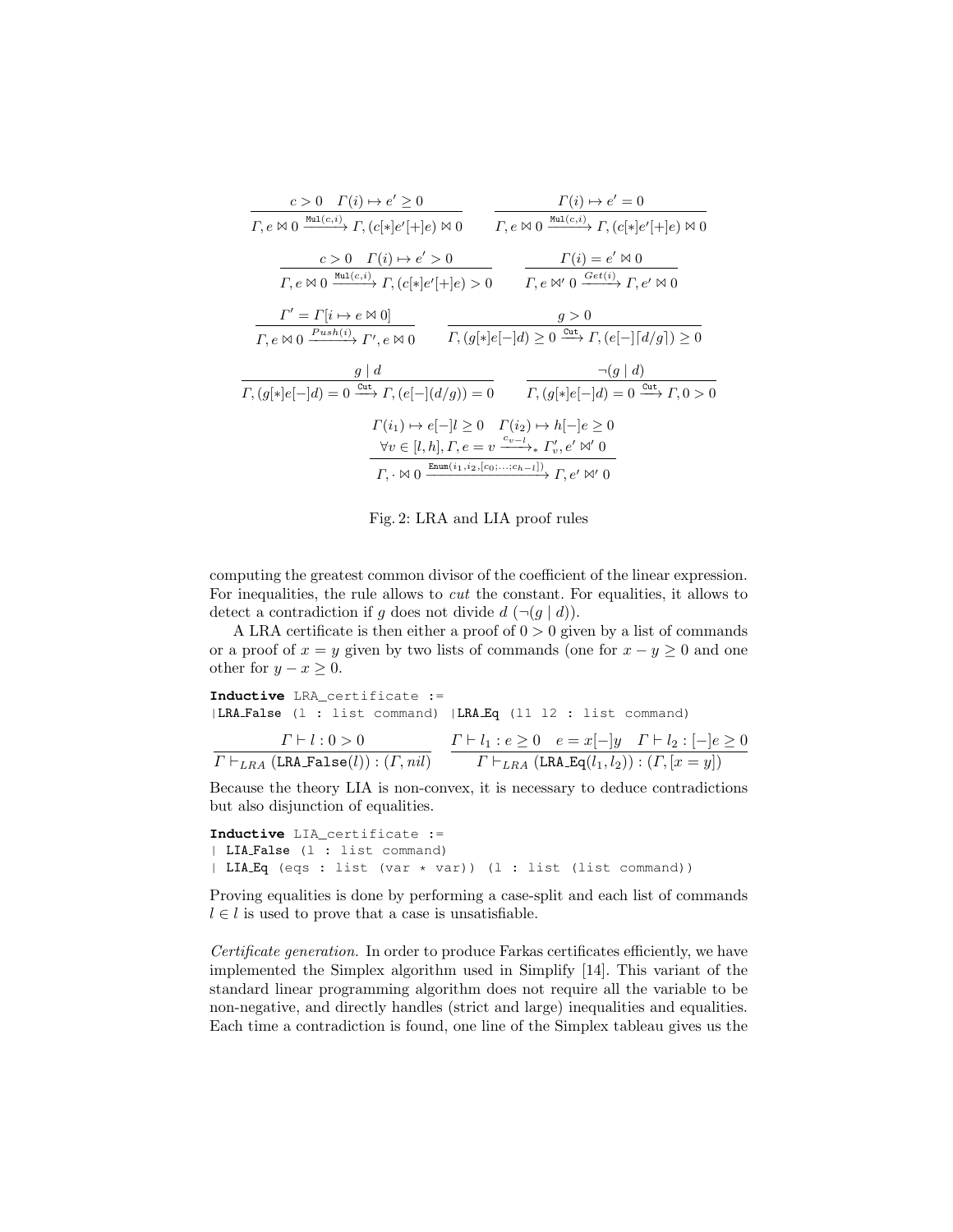expected Farkas coefficients. The algorithm is also able to discover new equalities between variables. In this case again, the two expected Farkas certificates are read from the current tableau, up to trivial manipulations.

For LIA, we use a variant of the Omega test [26]. The Omega test lacks a way to derive equalities but the number of shared variables is sufficiently small to allow an exhaustive search. Moreover, an effective heuristics is to pick as potential equalities the dis-equalities present in the unsat core.

#### 5 Design of a modular Nelson-Oppen proof-verifier

This section presents the design of a reflexive Coq verifier for a Nelson-Oppen style combination of theories. Section 5 presents the main features of the theory interface. Section 5 explains the data-structures manipulated by the Nelson-Oppen proof-checker, i.e., its dependently typed environment and its certificates.

Theory interface. A theory T defines a type for sorts sort, terms term and formulae form. Sorts, terms and formulae are equipped with interpretation functions isort, iterm and iform. The function isort:sort→**Type** maps a sort to a Coq type. Terms and formulae are interpreted with respect to a typed environment env∈Env defined by Env:=var→∀(s:sort),isort s. Each theory uses an environment  $\Gamma \in \mathsf{Gamma}$  to store formulae. Environments expose the following API:

```
Record GammaAPI : Type := {|
empty : Gamma ; add : form \rightarrow Gamma \rightarrow Gamma;
 ienv : Env → Gamma → Prop;
 ienv_empty : ∀ env, ienv env empty;
 ienv_add : \forall (f : form) (s : Gamma) (env : Env), ienv env s \rightarrowiform env f \rightarrow ienv env (add f s) |}.
```
Environments are equipped with an interpretation function ienv. The empty environment represents an empty conjunction of formulae, i.e., the assertion true and is such that ienv env empty holds for any environment. The operation add models the addition of a formula and is compatible with the interpretation iform of formulae. Our instantiations exploit the fact that environments are kept abstract: for UF, environments are radix trees allowing a fast look-up of formulae; for LRA, they are simple lists but arithmetic expressions are normalised (put in Horner normal form) by the add operation.

The key feature provided by a theory  $T$  is a proof-checker Checker. It takes as argument an environment  $\Gamma$  and a certificate cert. Upon success, the checker returns an updated environment  $\Gamma'$  and a list  $eqs = (x_1 =_{s_1} x'_1, \ldots, x_n =_{s_n} x'_n)$ of equalities between sorted variables. In such cases, Checker\_sound establishes that  $\Gamma \vdash_T cert : (\Gamma',eqs)$  is a judgement of the Nelson-Oppen proof system (see Section 2). A representative theory record is given below.

```
Record Thy := {|
sort : Type; term : Type; form : Type;
```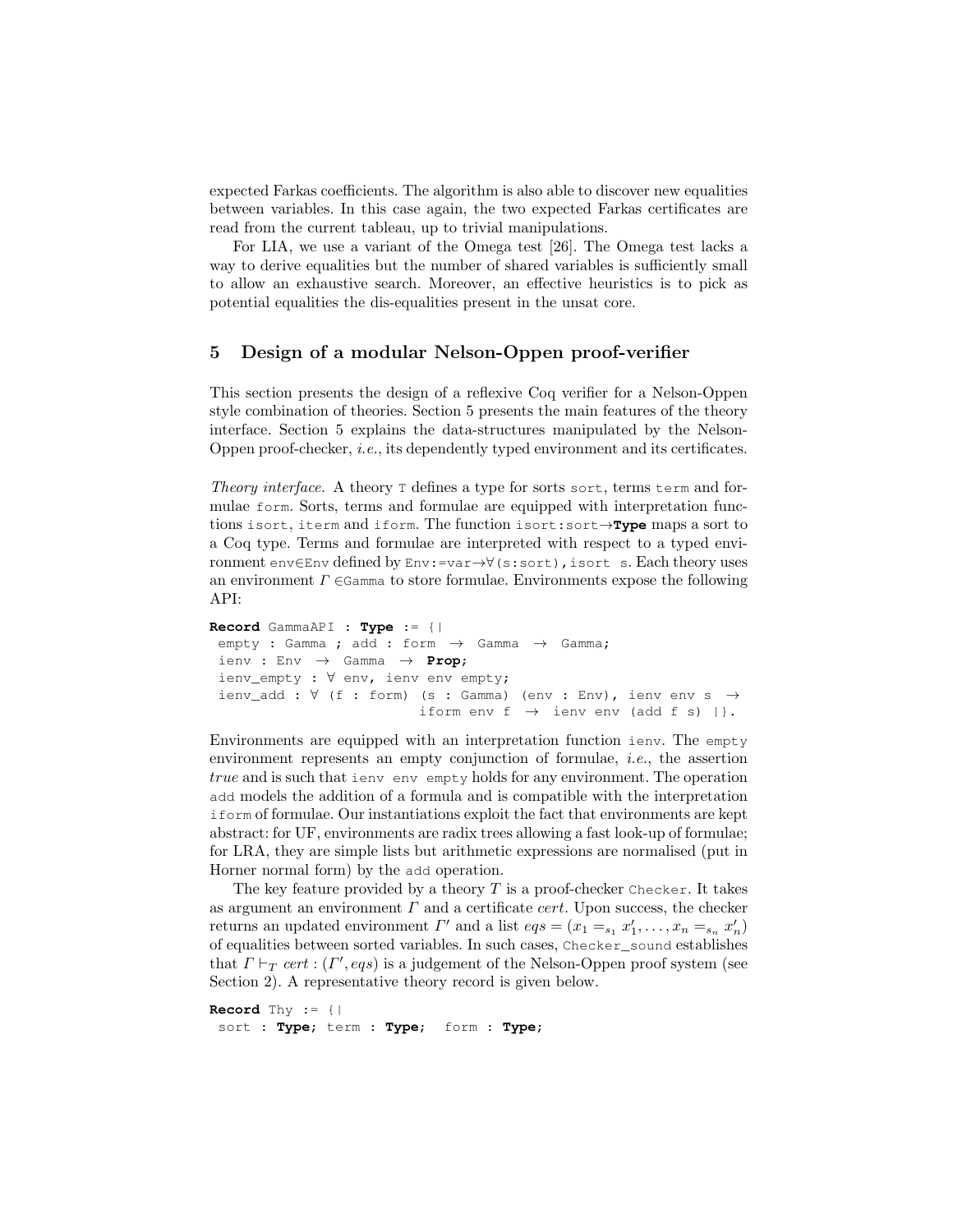```
sort_of_term : term → sort; isort : sort → Type;
Env := var \rightarrow \forall (s:sort), isort s;
iterm : Env \rightarrow \forall (t : term), isort (sort_of_term t);
iform : Env \rightarrow form \rightarrow Prop
...
Checker : Gamma \rightarrow Cert \rightarrow option(Gamma * (list (Eq.t sort)));
Checker_sound : \forall cert \Gamma \Gamma' eqs, Checker \Gamma cert = Some(\Gamma', eqs)
  \rightarrow \forall (env : Env), ienv env \varGamma \rightarrow ienv env \varGamma'\wedge \exists s, \exists x, \exists y, (x =_s y) \in \text{eqs} \wedge env x s = env y s |}.
```
*Nelson-Oppen proof-checker.* Given a list of theories  $T_1, \ldots, T_n$  the environment of the Nelson-Oppen proof-checker is a dependently typed list such that the ith element of the list is an environment of type  $T_i$ . (Gamma). Dependently typed lists are defined as follows:

**Inductive** dlist  $(A : Type)$  (typ :  $A \rightarrow Type$ ) : list  $A \rightarrow Type$ : | dnil : dlist A typ nil | dcons : ∀ (x : A) (e : typ x) (lx : list A) (le : dlist lx), dlist A typ (x::lx).

A term dcons x e lx le constructs a list with head e and tail le. The type of e is typ x and the type of the elements of le is given by (List.map typ lx).

It follows that the environment of the Nelson-Oppen proof-checker has type:

dlist Thy Gamma  $(T_1::...::T_n)$ 

A single proof-step consists in checking a certificate JCert of the joint theory defined by JCert :=  $T_1$ . (Cert) + ... +  $T_n$ . (Cert).

Each certificate triggers the relevant theory proof-checker and derives an eventually empty list of equalities, *i.e.*, a proof of non-satisfiability. Each equality  $x = s$  y is cloned for each sort s' such that isort s = isort s' and propagated to the relevant theory. Each equality of the list is responsible for a case-split that may be recursively closed by a certificate (see Section 2). A certificate for the Nelson-Oppen proof-checker is therefore a tree of certificates defined by:

**Inductive** Cert := Mk (cert : JCert) (lcert : list Cert).

The Nelson-Oppen verifier consumes the certificate and returns true if the last deduced list of equalities is empty. In all other cases, the verification aborts and the verifier returns false.

#### 6 Experiments

The purpose of our experiments is twofold. They first show that our SMT format is viable and can be generated for a substantial number of benchmarks. The experiments also assess the efficiency of our Coq reflexive verifier. We have evaluated our approach on quantifier-free first-order unsatisfiable formulae over the combinations of the theory of equality and uninterpreted functions (UF), linear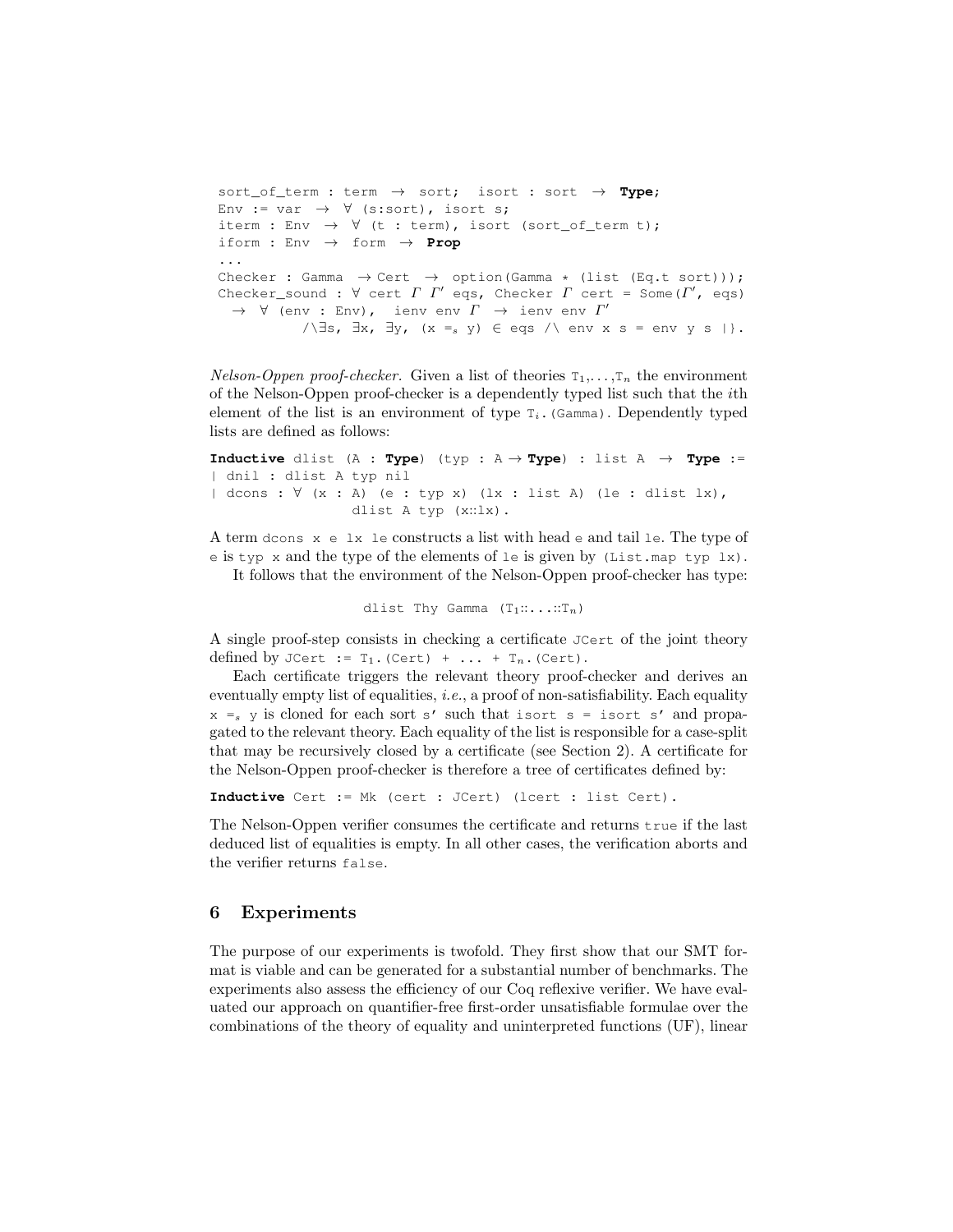real arithmetic (LRA), linear integer arithmetic (LIA) and real difference logic (RDL). All problems are unsatisfiable SMT-LIB 2 benchmarks selected from the SMT-LIB repository that are solved by Z3 in less than 30 seconds.

Table 1 shows our results sorted by logic. For each category, we measure the average running time of Z3 (Solved), the average running time of our certificate generation (Generation). The Solved time can be seen as a best-case scenario: the certifying prover uses Z3 and provide proofs that can be checked in Coq, so we do not expect faster results than the standalone state-of-the-art solver. We also measure the time it takes Coq to type-check our proof term (Qed) and have isolated the time spent by our Coq reflexive verifier validating theory lemmas (Thy). The generation phase (Generation) and the checking phases (Checking) have an individual timeout of 150 seconds. These timeouts account for most of the failures, the remaining errors come from shortcomings of the prototype.

Overall, the theory specific checkers account for less then 7% of checking time. However, this average masks big differences. For UFLRA, the checker spends less than 1% of its time in the theories, but for the integer arithmetic fragments it represents 11% of checking time for UFLIA and 32% for LIA. For UFLRA it can be explained by the simplicity of the problems : 80% of these formulae are unsatisfiable even if we only consider their boolean abstractions. For integer arithmetic the success ratio is rather low. It is hard to know whether this is due to the inherent difficulty of the problems or whether it pinpoints an inefficiency of the checker. The fault might also lie on the certifying prover side. In certain circumstances, it performs case-splits that are responsible for long proofs.

Sometimes, our simple SMT loop fails to produce certificates before timeout. For UF and RDL we only generate certificates for a third of the formulae. The generation of certificates could be optimised further. A more clever proof search strategy could improve both certificate generation and checking times: smaller certificates could be generated faster and checked more easily. Yet, the bottleneck is the reflexive verifier, which achieves 100% success ratio for UF only. Currently, we observe that our main limiting factor is not time but the memory consumption of the Coq process. A substantial amount of our timeouts are actually due to memory exhaustion. We are investigating the issue, but the objects we manipulate (formulae, certificates) are orders of magnitude larger than

| Logic        | Solved (Z3) |                                                        | Generation |       | Checking |      |       |
|--------------|-------------|--------------------------------------------------------|------------|-------|----------|------|-------|
|              |             | $\#$ Time (s) Success Time (s) Success Thy (s) Qed (s) |            |       |          |      |       |
| UF           | 613         | 0.96                                                   | 31.3%      | 42.55 | $100\%$  | 0.29 | 16.81 |
| LRA          | 248         | 0.65                                                   | 79.4%      | 6.79  | $69.5\%$ | 0.28 | 4.02  |
| <b>UFLRA</b> | 407         | 0.11                                                   | 100%       | 0.72  | 98.8%    | 0.02 | 3.56  |
| LIA          | 401         | 1.86                                                   | 74.3%      | 9.05  | $46.0\%$ | 2.26 | 7.02  |
| <b>UFLIA</b> | 159         | 0.05                                                   | 97.5%      | 8.15  | $96.1\%$ | 0.33 | 2.91  |
| <b>RDL</b>   | 79          | 4.01                                                   | 38.0%      | 11.24 | 53.3%    | 0.14 | 3.64  |
| Total        | 1907        | 0.87                                                   | 67.1%      | 11.02 | 80.8%    | 0.45 | 6.45  |

Table 1: Experimental results for selected SMT-LIB logics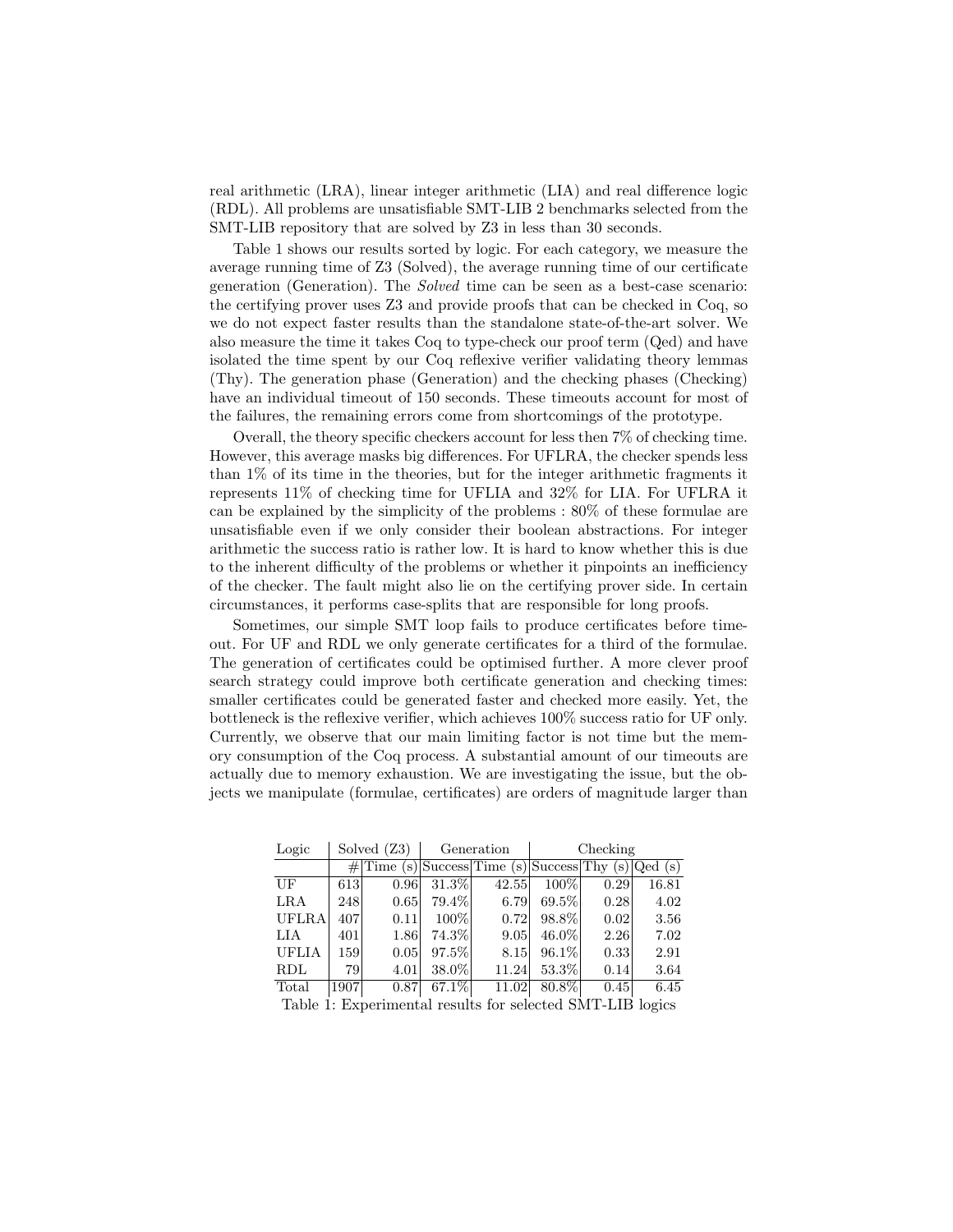those manipulated on a day-to-day basis by a proof-assistant. We know we are reaching the limits of the system. Actually, to perform our experiments we already overcome certain inefficiencies of Coq. For instance, to construct formulae and certificates we by-pass Coq front-end, which is not efficient enough for this application, and use homemade optimised versions of a few Coq tactics.

#### 7 Related Work

The area of proof-generating decision procedure has been pioneered by Boulton for the HOL system [7] and Necula for Proof Carrying Code [21]. In the context of the latter, the Touchstone theorem prover [22] generates LF proof terms. In our approach, each decision procedure comes with its own certificate language, and a reflexive checker. It allows us to choose the level of details of the certificates without compromising correctness. Several authors have examined UF proofs [12, 24]. They extend a pre-existing decision procedure with proofproducing mechanism without degrading its complexity and achieving a certain level of irredundancy. However, their notion of proof is reduced to unsatisfiable cores of literals rather than proof trees. Our certificate generation builds on such works to produce detailed explanations. SMT solvers such as CVC3 [4], veriT [8] and Z3 [10] all generate proofs in their own proof language. Many rules reflect the internal reasoning with various levels of precision: certain rules detail each computation step, some others account for complex reasoning with no further details. Such solvers aim at discharging large and/or hard problems, at the price of simplicity. Our approach here differs because our proof rules are specific to the decision procedure we have implemented in our prover. We do not sacrifice soundness since our proof verifier is proved correct (and executable) in Coq.

Several approaches have been proposed to integrate new decision procedures in sceptical proof assistants for various theories. First-order provers have been integrated in Isabelle [25], HOL [18] or Coq [9]. These works rely generally on resolution proof trees. Similar proof formats have been considered to integrate Boolean satisfiability checking in a proof assistant. Armand et al. [2] have extended the Coq programming language with machine integers and persistent array and have used these new features to directly program in Coq a reflexive SAT checker. On a similar topic, Weber and Amjad [29] have integrated a stateof-the-art SAT solver in Isabelle/HOL, HOL4 and HOL Light using translation from SAT resolution proofs to LCF-style proof objects.

Previous work has been devoted to reconstruct SMT solvers proofs in proof assistants. McLaughlin et al. [20] have combined CVC Lite and HOL light for quantifier-free first-order logic with equality, arrays and linear real arithmetic. Ge and Barrett have continued that work with CVC3 and have extended it to quantified formulae and linear integer arithmetic. This approach highlighted the difficulty for proof reconstruction. Independently Fontaine et al. [15] have combined haRVey with Isabelle/HOL for quantifier free first-order formulae with equality and uninterpreted functions. In their scheme, Isabelle solves UF sub-proofs with hints provided by haRVey. Our UF certificate language is more detailed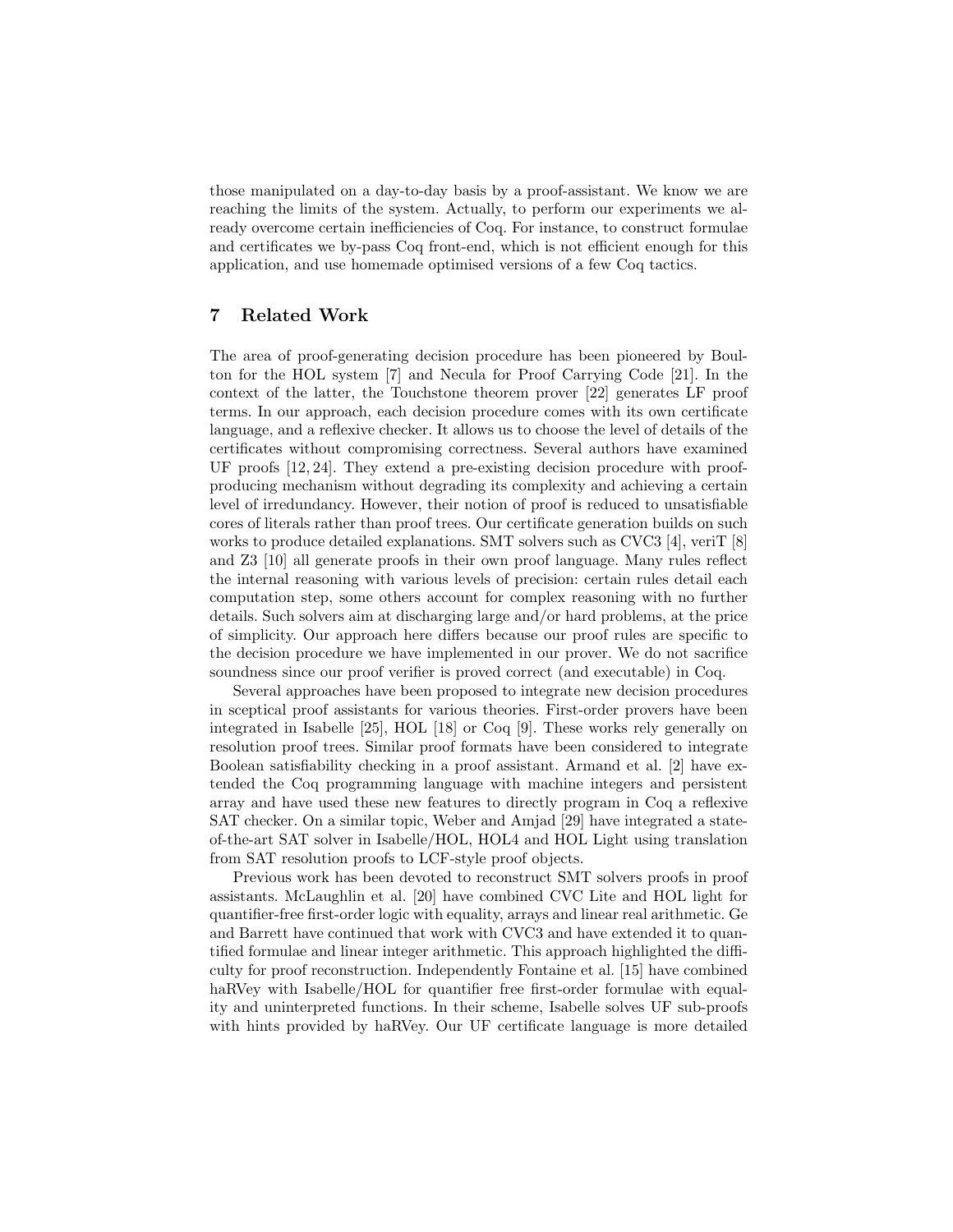and does not require any decision on the checker side. Böhme and Weber  $\lvert 6 \rvert$  are reconstructing Z3 proofs in the theorem provers Isabelle/HOL and HOL4. Their implementation is particularly efficient but their fine profiling shows that a lot of time is spent re-proving sub-goals for which the Z3 proof does not give sufficient details. Armand et al. [2] have recently extended their previous work [2] to check proofs generated by the SMT solver veriT [8]. Our approaches are similar and rely on proof by reflexion. A difference lies in the certificate generation scheme. Their implementation is tied to a specific SMT solver and its ability to generate proofs. In our approach, we do not require SMT solvers to generate proofs but instead designed our own proof-producing prover to discharge theory lemmas.

#### 8 Conclusion and Perspectives

We have presented a reflexive approach for integrating a SMT solver in a sceptical proof assistant like Coq. It is based on a SMT proof format that is independent from a specific SMT solver. We believe our approach is robust to changes in the SMT solvers but allows nonetheless to benefit from their improvements. For most usages, the overhead incurred by our SMT loop is acceptable. It could even be reduced if SMT solvers gave access to the theory lemmas they use during their proof search. We are confident that such information could be generated by any SMT solver with little overhead. Implementing our approach necessitates proofproducing decision procedures. However, the hard job is left to the SMT solver that extracts unsat cores. A fine-grained control over the produced proof has the advantage of allowing to optimise a reflexive verifier and of ensuring the completeness of the verifier with respect to the prover. Our Nelson-Oppen Coq verifier is both reflexive and parametrised by a list of theories. This design is modular and easy to extend with new theories. Our prototype implementation is perfectible but already validates SMT formulae of industrial size. Such extreme experiments test the limits of the proof-assistant and will eventually help at improving its scalability. In the future, we plan to integrate new theories such as the theory of arrays and bit-vectors. Another theory of interest is the theory of constructors that would be useful to reason about inductive types.

#### References

- 1. M. Armand, G. Faure, B. Gregoire, C. Keller, L. Théry, and B. Werner. A Modular Integration of SAT/SMT Solvers to Coq through Proof Witnesses. In CPP 2011, LNCS. Springer, 2011.
- 2. M. Armand, B. Grégoire, A. Spiwack, and L. Théry. Extending Coq with imperative features and its application to SAT verification. In ITP'10, volume 6172 of LNCS, pages 83–98. Springer, 2010.
- 3. C. Barret, A. Stump, and C. Tinelli. The SMT-LIB standard: Version 2.0, 2010.
- 4. C. Barrett and C. Tinelli. CVC3. In CAV'07, volume 4590 of LNCS, pages 298–302. Springer, 2007.
- 5. F. Besson. Fast reflexive arithmetic tactics the linear case and beyond. In  $TYPES'06$ , volume 4502 of *LNCS*, pages 48–62. Springer, 2007.